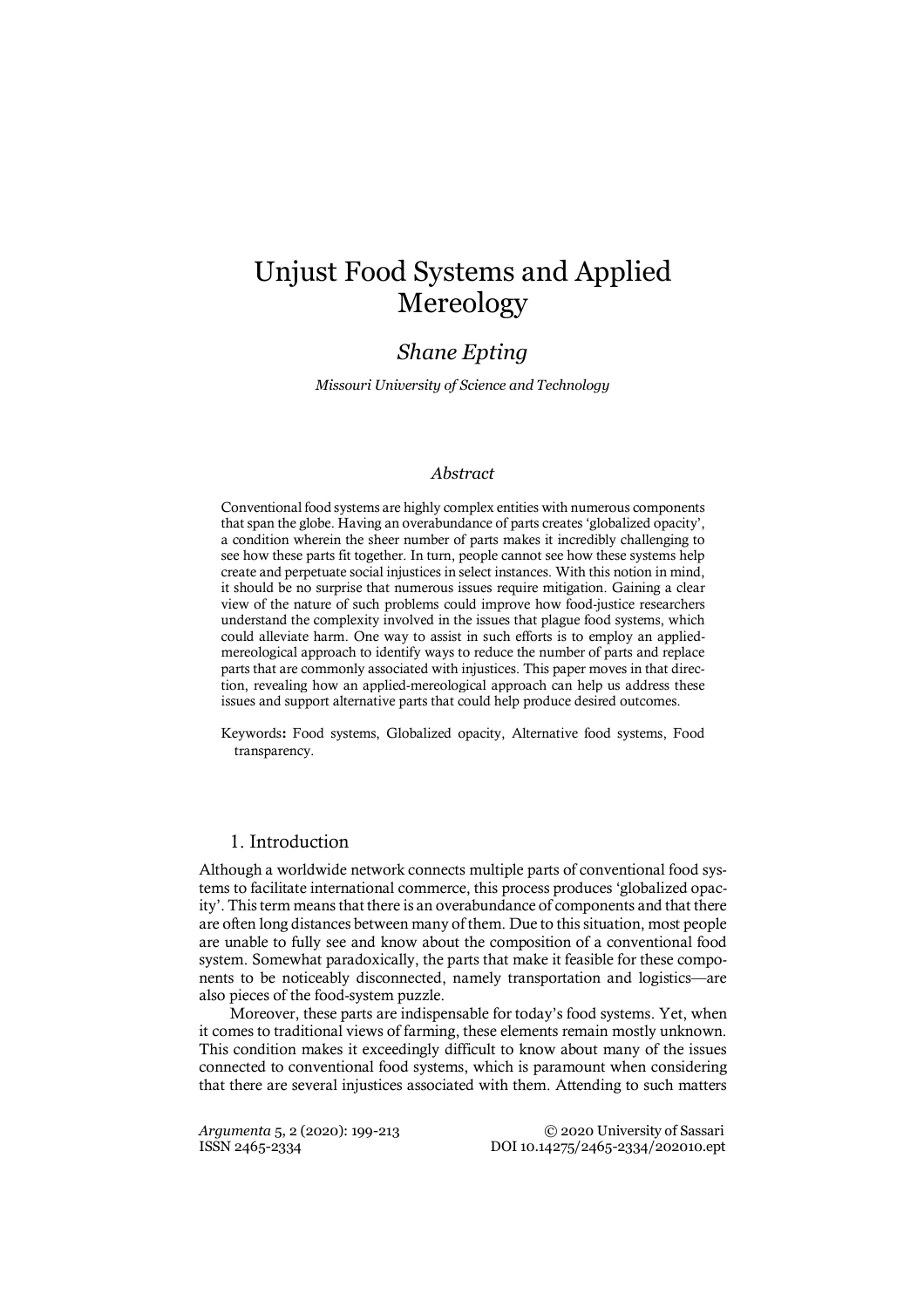could help us see such issues more clearly, which would bolster efforts to understand the part-to-part and part-to-whole relations within a food system.

Gaining a clear view of the nature of this issue could improve how foodjustice researchers understand the intricacy involved in these affairs, which could assist struggles to alleviate harm. One way to support their efforts is to employ an 'applied-mereological' approach, a method that helps us examine the relations of a food system's parts, locating the parts that we cannot readily know about. This kind of investigation provides a new measure that can help us understand how conventional food systems are problematic. In turn, the purpose of this paper is to move in that direction. The goal is to identify part-to-part relations that favor social and environmental justice, and a significant step to advance that goal is to show how the problem of globalized opacity plays a role in such affairs.

To make this case, I begin by reviewing how we can employ the basic structure or idea behind mereology to help us understand the composition of conventional food systems. Specifically, I argue that we can better understand that food systems adhere to 'unrestricted mereological composition', meaning that any kind of part, concrete or abstract, can qualify as a part of a food system.1 After establishing this view, I examine the broad scope of such parts, zeroing in on the problem of globalized opacity that is associated with such arrangements. Through employing this term as a theoretical device, we gain a novel technique for conceptualizing a specific condition that we find with these systems. With an understanding of the magnitude of their effects, I explore some of the reasons why activists, philosophers, and food scholars challenge and want to change the status quo, advocating for alternatives that have fewer parts and less globalized opacity. In closing, I identify some vital areas that would benefit from additional study.

## 2. The Benefit of 'Applied Mereology' for Understanding Conventional Food Systems

In a basic sense of the theory and its study, mereology deals with the interplay of parts, along with how parts relate to wholes (Varzi 2015). Within the traditional literature, philosophers who engage in this research address highly abstract relations of parts (Hovda 2009). While the nature of these undertakings might not interest scholars outside of this field, this view is shortsighted. That is, one benefit of employing this approach is that it helps us understand how objects that are composed of smaller and frequently overlapping parts fit together, forming a cohesive unit (Paul 2002). Due to the composition of food systems that involve numerous parts, interdisciplinary researchers can benefit from mereology, and the study of the conventional food system supports this claim.<sup>2</sup>

From the outset, one could argue that the necessary and sufficient conditions for thinking about a food system's parts in such a manner requires that for parts, they must be parts in and of themselves, and they must also be a part of the food system. One notion that complicates matters even further is that some parts are

<sup>&</sup>lt;sup>1</sup> To gain an in-depth look at some of the issues pertaining to the thesis behind unrestricted mereological composition that are beyond the scope of this paper, see McCarthy 2015. 2 Frederique de Vignemont *et al*. (2005) exhibit how we can use mereology to account for

how we experience parts of our bodies, and they stack this account against how we experience the body itself. For more information, see de Vignemont, Tsakiris and Haggard 2005. Peter Simons examines mereology of engineering and AI. See Simons 2013.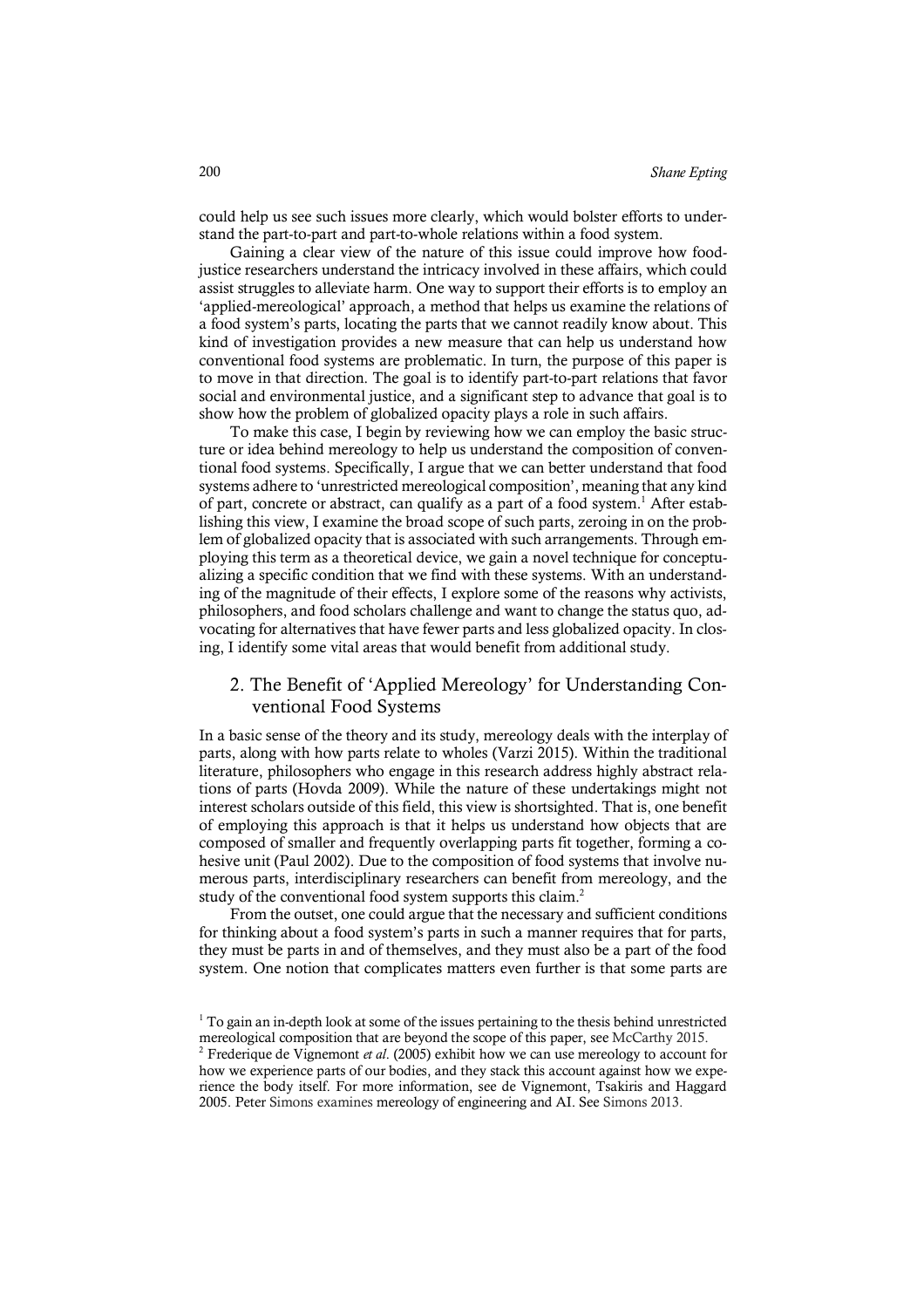parts of themselves, while also being parts of greater wholes, which are also parts of food systems. Consider this brief example. Land, farm equipment, and people are parts themselves. They help to compose a farm, and that farm is part of a food system. However, considering that I am denying any restrictions on composition, I will not offer the necessary and sufficient conditions for how parts come together to make a food system. Instead, I will discuss part-to-part and part-to-whole relations to help guide how we think about food systems, for instance as they are expressed in the illustration above.<sup>3</sup>

For example, highly detailed illustrated maps show how the numerous parts of a conventional food system fit together and interact with each other, revealing the dynamic character of how food supplies crisscross the globe.<sup>4</sup> Although these maps appear stable, Jo Goossens, the person who created one of the most intricate map to date that lays out the vital exchanges within global food systems, points out that micro-level aspects of the food trade remain in constant flux (Cereals & Grains Association 2020). This notion suggests that literal parts of conventional food systems are continuously adapting to abstract parts such as market forces and labor, along with other literal parts such as new technologies, advances in logistics, and the nature of business (Regmi and Gehlhar 2005). These systems are historically situated, meaning that entities such as the multinational food conglomerates that control conventional food systems are entrenched deeply in the processes and exchanges that produce most of the world's food supply (Howard 2016). In turn, going from the farm to the table is not a simple matter, and accounting for and explaining the process is not much easier. Further, it should not come as a surprise that most consumers in countries such as the United States have only a vague idea of the direct origins of their food (Blatt 2011). While this notion might sound trivial, it should be significant, considering that people can shape food systems through supporting legislative efforts (Mars and Ball 2016). Consider, for instance, that the outline of a food system is quite encompassing, consisting of numerous concrete parts, often crossing national and cultural boundaries (Metcalfe 2019). At present, ten companies control over half of the food supply in the United States, extending to about fifteen percent of the global market (Stuckler and Nestle 2012; Lyson and Raymer 2000).<sup>5</sup> Considering that the worldwide food exchange accounts for ten percent of the world's total economy, estimates show that the global food supply is worth at least 8 trillion dollars annually (Van Nieuwkoop 2019). Although, as indicated above, the parts change due to several considerations and the control of the parts remains competitive, extending into numerous areas such as economics and international political affairs. Due to such conditions, when considering food systems and the kind of parts that they can have, this reason shows why it is imperative

<sup>&</sup>lt;sup>3</sup> While there are other issues with unrestricted mereological composition, I am only applying it to the context of food systems in this paper.

 $4$  For a highly detailed food map of the global food system, see "Jo Goossens and the shiftN Global Food Systems Map", available online: https://www.cerealsgrains.org/publications/cfw/2019/jan-feb/Pages/CFW-64-1-0010.aspx

<sup>&</sup>lt;sup>5</sup> Due to the influence of multinational food companies that now have significant control in all aspects of food production, I am going to use the terms 'conventional food system' and 'global food system' interchangeably, even though one could argue that they are not entirely mutually exclusive. Yet, they share enough common ground that substituting one for the other does not obfuscate anything and preserves the meaning of the message that I am conveying.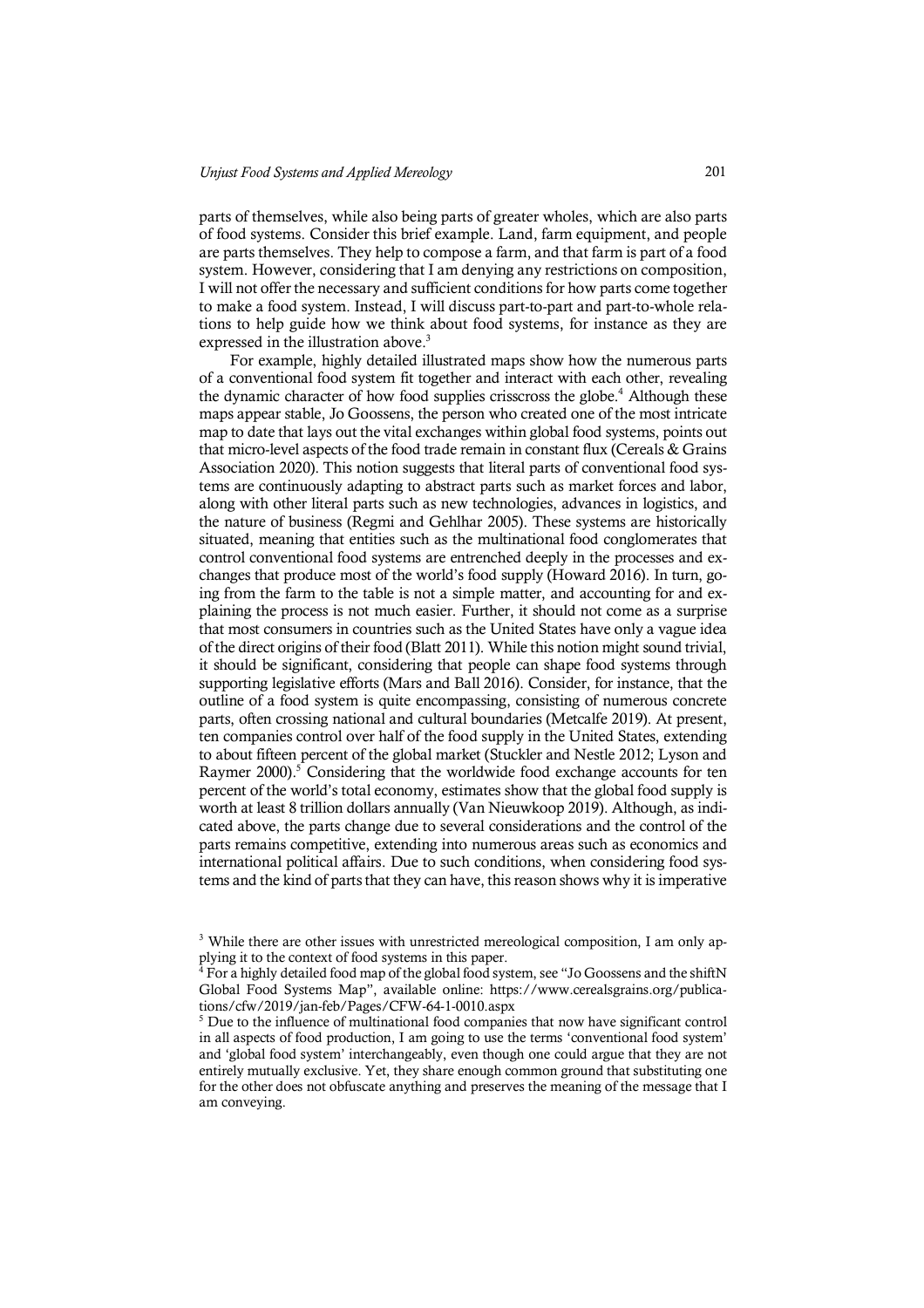to think about food systems as having an unrestricted mereological composition.<sup>6</sup> In turn, the way that a food system is presented here is one wherein some parts are strict, while others are metaphoric, yielding an idealization with different concrete instantiations.7

To illustrate the ramifications of conventional food systems with these notions in mind, we must consider the range of their inventory and the scope of their impact as elements that require highlighting due to the array of effects that they produce in concert. The point here worth underscoring is that any change in a food system's parts must bring financial realities into view. While it is evident that such alterations have epistemic values, one could hold that they also have a metaphysical correlate. That is, if such changes stem from financial realities, then finances, as abstract parts, can dictate a principle of composition for a food system.

Here is an example. If a nation were to accept a loan from an international bank, on the condition that it was to produce tea instead of soybeans, then the abstract part of financial pressure would alter the composition of the food system by forcing concrete parts such as seeds and the necessary agricultural equipment to change. In such instances, parts are stuck together due to economic considerations. In turn, differing economic reasons can generate different principles of composition. This notion suggests that the ontology of such systems requires that researchers who examine its parts should pay attention to their backstories (Howard 2016). The reason to emphasize this idea is that it is unreasonable to weigh the relationships between parts without bringing these vital dimensions into view, especially considering that numerous components require investigation.

This area is one that would benefit from thinking about food systems in terms of unrestricted mereological composition. For instance, we can break their inventory down into several categories of non-overlapping or disjoint parts, meaning the part is not counted more than once when accounting for them in the whole food system (Varzi 2000; Varzi 2014; Lando 2017). These parts include but are not limited to concrete parts such as land, water, natural resources for production, petroleum resources, and chemical fertilizers. Yet, they also include abstract parts such as labor forces, federal, state, and municipal regulations. There are also communication networks to facilitate the logistics and distribution, which include parts such as transportation systems and storage facilities, marketplaces, and restaurants (Ruben, Verhagen, and Plaisier 2019; Pitt and Jones 2016; Morley and Marsden 2014; Goodman, DuPuis, Goodman, 2012; Erikson 2008). Considered together, these parts (along with several other parts if that is the case) can compose a greater part, which then becomes part of the larger whole—a food system. For example, parts such as a farmer, her land, the water, and various agricultural products can compose a farm. This farm can be a part of a food system. Depending on the character of the 'farm', (e.g., small, organic family farm or massive conventional agricultural operation) can have significant real-world impacts. By

<sup>6</sup> It is worth mentioning that making such identity claims could be controversial if one holds that such an identity is impossible. However, engaging in this discussion is beyond the scope of this paper. For more information, see McCarthy 2015.

 $7$  Some philosophers, such as Giorgio Lando, maintain that it is incredibly challenging at times to differentiate literal and metaphorical parts. Due to this condition, the claims in this paper avoid engaging in such detailed discussion for the most part. This notion entails that, unless explicitly stated, I am talking about strict parts. For more information, see Lando 2017.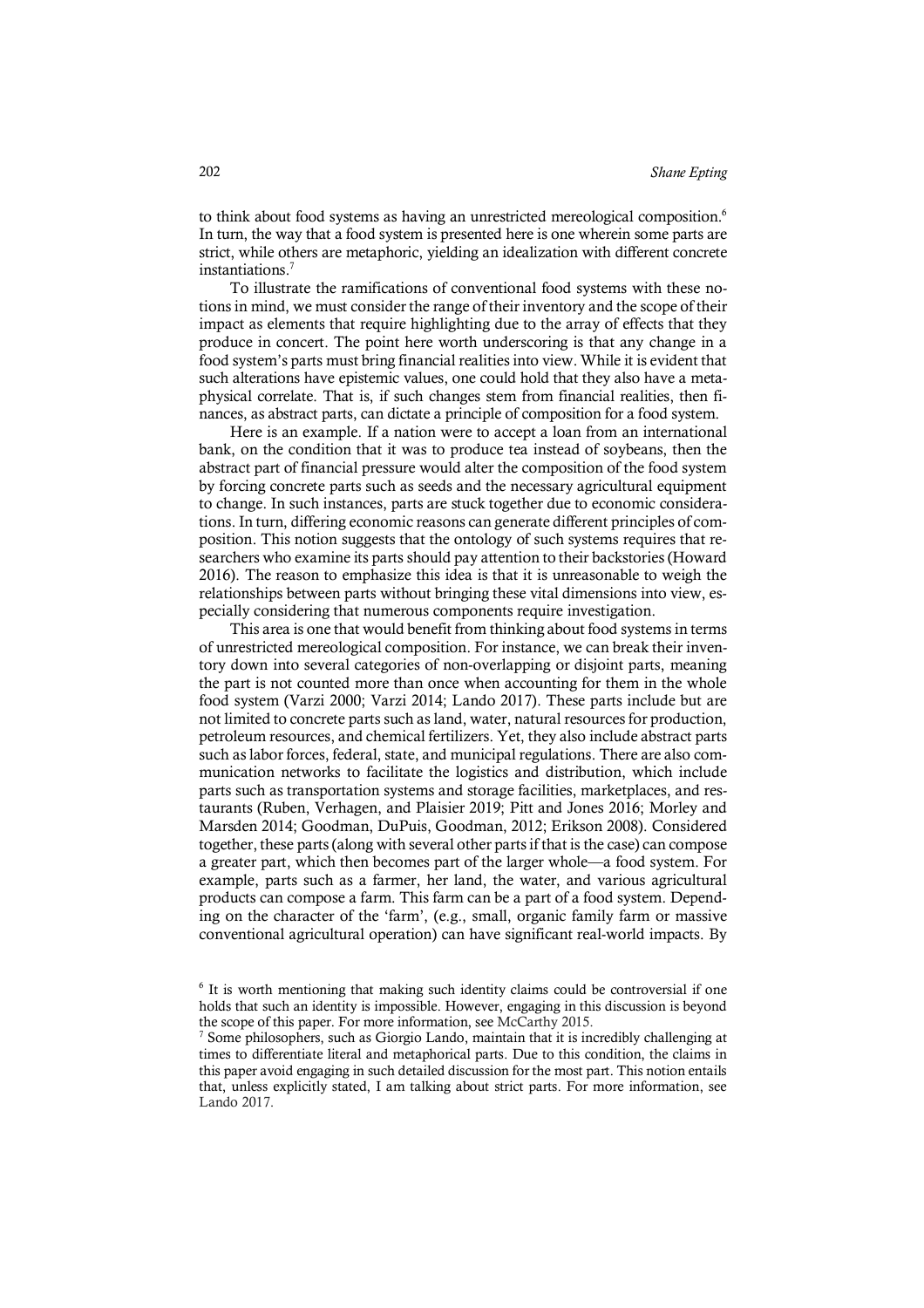putting these aspects into real numbers, we see the requirements and impacts of conventional food systems. For instance, Gladek *et al*. hold:

Agriculture now occupies roughly half of the plant-habitable surface of the planet, uses 69% of extracted fresh water and, together with the rest of the food system, is responsible for 25-30% of greenhouse gas emissions. The expansion of industrial fishing fleets and a higher demand for seafood globally have led to the collapse or total exploitation of over 90% of the world's marine fisheries. A growing demand for land-based animal products is the primary driver of tropical deforestation. Through its direct and intermediate impacts, the food system is the largest contributor to the depletion of biodiversity (Gladek *et al*. 2017: 4).

While this passage exhibits the scope of the impacts that conventional food systems have on the planet, they also reveal the effects that some people might not consider, such as how food systems affect marine ecology. One could argue that the view of the oceans often remains secondary when stacked against land-based concerns, bearing in mind that most people do not have experiences with those environments. For instance, Paul Wolf (2003) argues that because most people do not typically engage with oceans, they do not have the necessary perspective to grasp their complex character. Yet, when examining the numbers above, the accumulating effects on aquatic systems remind us that considering humankind's involvement with food systems remains paramount.<sup>8</sup> Due to this condition, we cannot dismiss the reality that such environs are significant macro-parts of the food system, which include numerous smaller parts that compose the fishing industry.

This notion reveals that, in addition to how specific parts of the food system affect the non-human world, they also play a dominant role in the socioeconomic parts of food systems. For instance, continuing with the insights from Eva Gladek *et al.* (2017: 4) above, such considerations contribute to a panorama of conventional food systems, exhibiting the significance of such dimensions:

The agri-food sector is the world's largest economic sector and is therefore deeply entwined with poverty. Half the global workforce is employed in agriculture. A majority of the world's poorest people are subsistence farmers and fishermen. Small farmers and fishers around the world are caught in cycles of poverty, without access to education, employment, economic and social infrastructure, and political representation. Many do not receive adequate compensation, work in unacceptable conditions, or do not have access to sufficient, affordable, or proper-quality food. Poverty is the largest threat to producers of food globally and the largest driver of food insecurity.

The passage above shows that while we can separate concerns about food systems from considerations for other social systems, food systems require additional study due to numerous kinds of effects that they can help produce. Philosophers of food and interdisciplinary scholars have documented these outcomes, analyzing the many ways that conventional food systems affect farmers and indigenous people on almost every continent by focusing heavily on the concept of 'food sovereignty' (Jarosz 2014; Navin 2014; Menser 2014; Werkheiser and Noll 2014; Grey and Patel 2015; Epting 2018). Viewing the food sovereignty literature as a

<sup>&</sup>lt;sup>8</sup> This claim does not imply the oceans are merely food systems. However, the intention is to draw attention to the idea that people could view them in such a manner.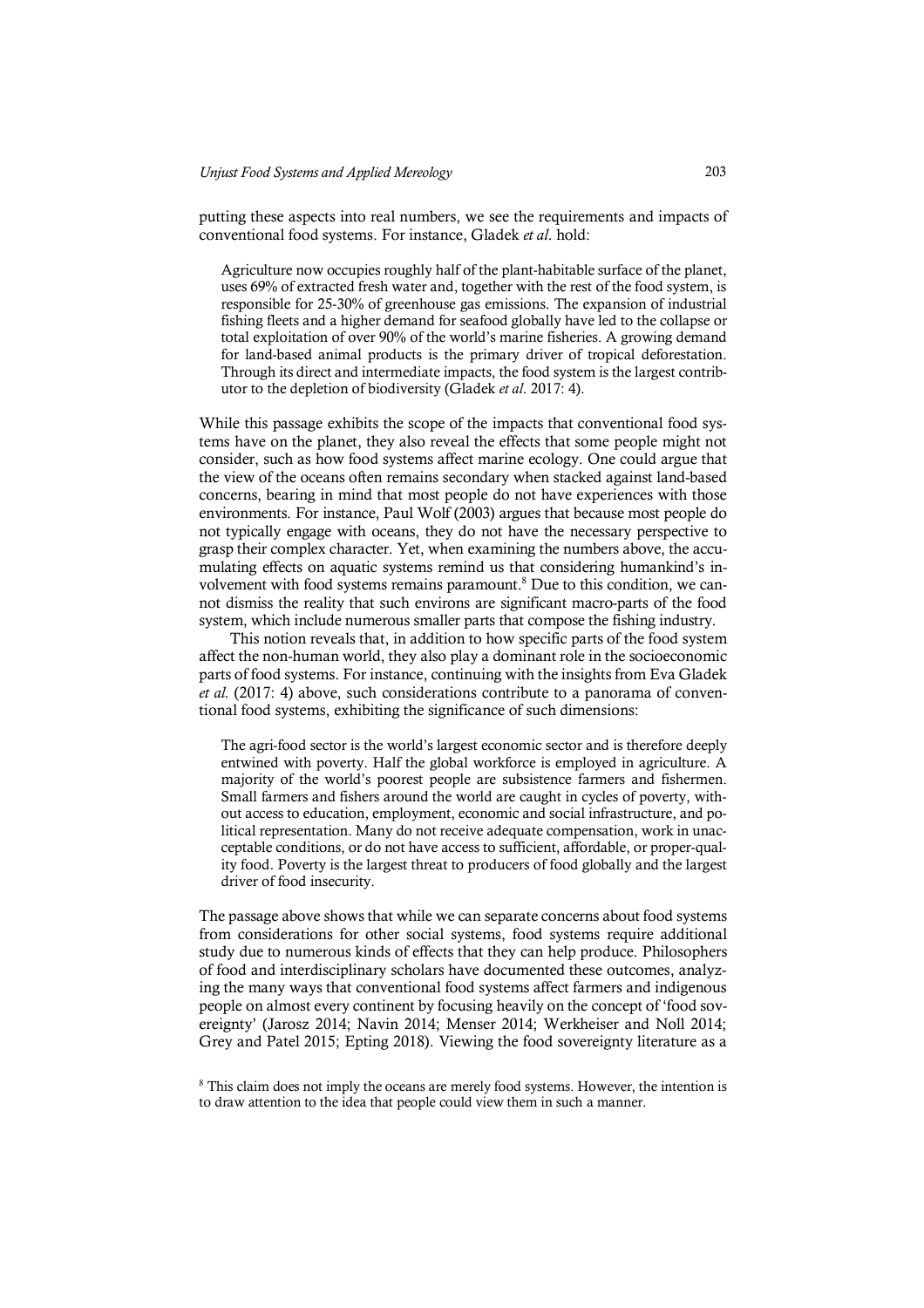compilation, the theme that emerges shows that numerous people in the agricultural industry seek to gain control over the parts that impact their lives, a notion that pushes against the multinational food conglomerates, as mentioned earlier. In turn, if they were able to control the parts, then they would gain more control over the sum, a notion that appears to be consistent with the stated aims of some of the people who champion food sovereignty.

A recent embodiment of this sentiment has emerged from the labor force that works in food production, *La Vía Campesina.* This organization of farmers spans the globe, consisting of almost two hundred smaller organizations from over eighty countries in Asia, Africa, the Americas, and Europe (La Vía Campesina 2007*)*. Their concerted efforts promote smaller family farming practices, geared toward agricultural sustainability and justice. This group employs the term 'food sovereignty' as a central tenet to their approach to address how groups express autonomy over their involvement with all aspects of the food trade. They use it in a manner that brings numerous related concerns into view, including but not limited to social justice, safety, control, and human rights.

One can argue that within their conception of the term, 'food sovereignty', they illustrate that several concerns are indirectly connected to conventional food systems. Yet, many of these issues are not directly linked to the food industry, such as concern for future people (La Vía Campesina 2007). The scope of this conception challenges the totality of the effects that conventions food systems help produce. In turn, *La Vía Campesina* positions itself against the status quo, advocating for a means of agricultural production that can remedy the ill effects of globalized agriculture.

For example, during the world's first conference on food sovereignty, they formulated the "Declaration of Nye le ni" (La Vía Campesina 2007). It is a comprehensive statement that provides a panorama of the kinds of issues that we find in conventional food systems, along with several indirect concerns that also require attention:

Food sovereignty is the right of peoples to healthy and culturally appropriate food produced through ecologically sound and sustainable methods, and their right to define their own food and agriculture systems. It puts the aspirations and needs of those who produce, distribute and consume food at the heart of food systems and policies rather than the demands of markets and corporations. It defends the interests and inclusion of the next generation. It offers a strategy to resist and dismantle the current corporate trade and food regime, and directions for food, farming, pastoral and fisheries systems determined by local producers and users. Food sovereignty prioritises local and national economies and markets and empowers peasant and family farmer-driven agriculture, artisanal-fishing, pastoralist-led grazing, and food production, distribution and consumption based on environmental, social and economic sustainability.

The image that emerges from bringing the above dimensions into view is daunting in the best case, and overwhelming in the worst case. They mention several points of concern, bringing current issues such as production and distribution into view. They also extend into future-oriented matters that involve future generations within a sustainability matrix. If we keep in mind that such areas involve numerous parts that serve as 'actors', it is challenging to know the limits as to what counts as a part. One could argue that the description above reveals how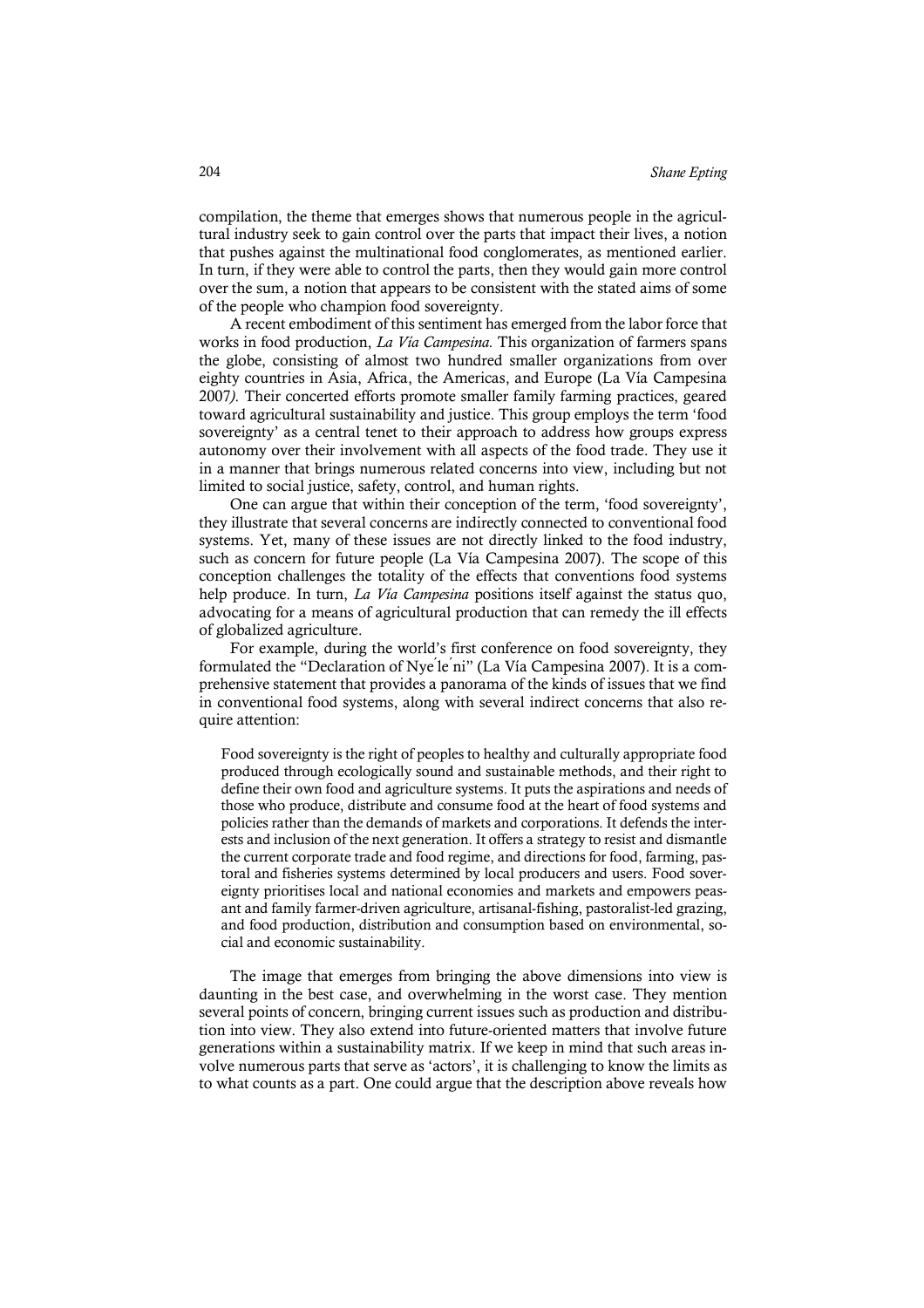the condition of globalized opacity that comes from the composition of conventional food systems can manifest through the felt impacts on the people who have been treated as only 'parts', in the same manner as if they were another piece of farm equipment, a mere means to an end.<sup>9</sup> It could be the case that the declaration above exhibits that food workers do not feel respected in several ways. Bearing this point in mind, one could hold that they are responding accordingly, striving for measures that would rearrange or exchange parts so that they could control them, expressed as a call for food sovereignty. Considering that they would gain control over more parts, this power would show that they are not merely parts such as farming equipment, which, of course, cannot control other parts.<sup>10</sup>

Although the declaration above draws attention to injustices that arise due to 'Big Food' having power over the parts, such situations remain challenging to identify—due to the problem of globalized opacity. That is, people are unaware that the parts of conventional food systems are arranged and managed in a fashion that makes it exceedingly difficult to know. For instance, it is common for people in countries such as the United States to lack basic knowledge about food production (Flatt 2008). If they lack this essential knowledge, then it seems plausible to hold that they also do not know about injustices that emerge from it, a situation that feeds globalized opacity. One could easily object to the condition above. One could hold that there is an overabundance of parts and farmers and food workers on the frontlines experience problems, but there is no way to prove that such issues are a result of lacking this essential knowledge. While this concern is formidable, we should have at least two reservations about it. One, the primary claim in this paper holds that a mereologically-informed approach aims to improve the situation so that we can see all of the parts to analyze them adequately. If there is no connection, as the objection above maintains, then employing this approach would be unsound. If the opposite view emerges, then we gain a method for developing a solution to such problems.

When examining these choices, it does seem entirely plausible that the overabundance of parts, spread across the globe, makes it incredibly challenging to know about the parts and how they are part of a food system, which creates possibilities for harm and injustice. If we take this condition and consider it alongside the claims that people do not know about their food, and the reality that food workers want to change food systems, then the claim above makes sense. Yet, even though we cannot locate the 'smoking gun', there is a substantial reason why this condition does not matter significantly.

That is, the idea of 'disparate impacts' holds that, for dealing with issues that concern historically marginalized groups (e.g., members of La Vía Campesina), they are often victims of systemic discrimination. This notion entails that issues such as intentionality do not weigh heavily in such affairs.<sup>11</sup> This condition holds that we do not need to find a direct link. The outcome wherein they are subject to harmful treatment is sufficient. The task then becomes to identify precisely how

<sup>9</sup> This point raises numerous ethical issues that are beyond the aim of this paper. However, for more information, see Kant 2002.

<sup>&</sup>lt;sup>10</sup> This point introduces the idea that changing or rearranging parts could produce a new food system or help the old food system become more just. Although this point is extremely relevant, giving it the attention that it deserves falls outside of this paper's limits.

<sup>&</sup>lt;sup>11</sup> The United States Supreme Court introduced the term 'disparate impacts' in *Griggs v*. *Duke Power Co*., 401 U.S. 424, 91 S.Ct. 849, 28 L.Ed.2d 158 (1971).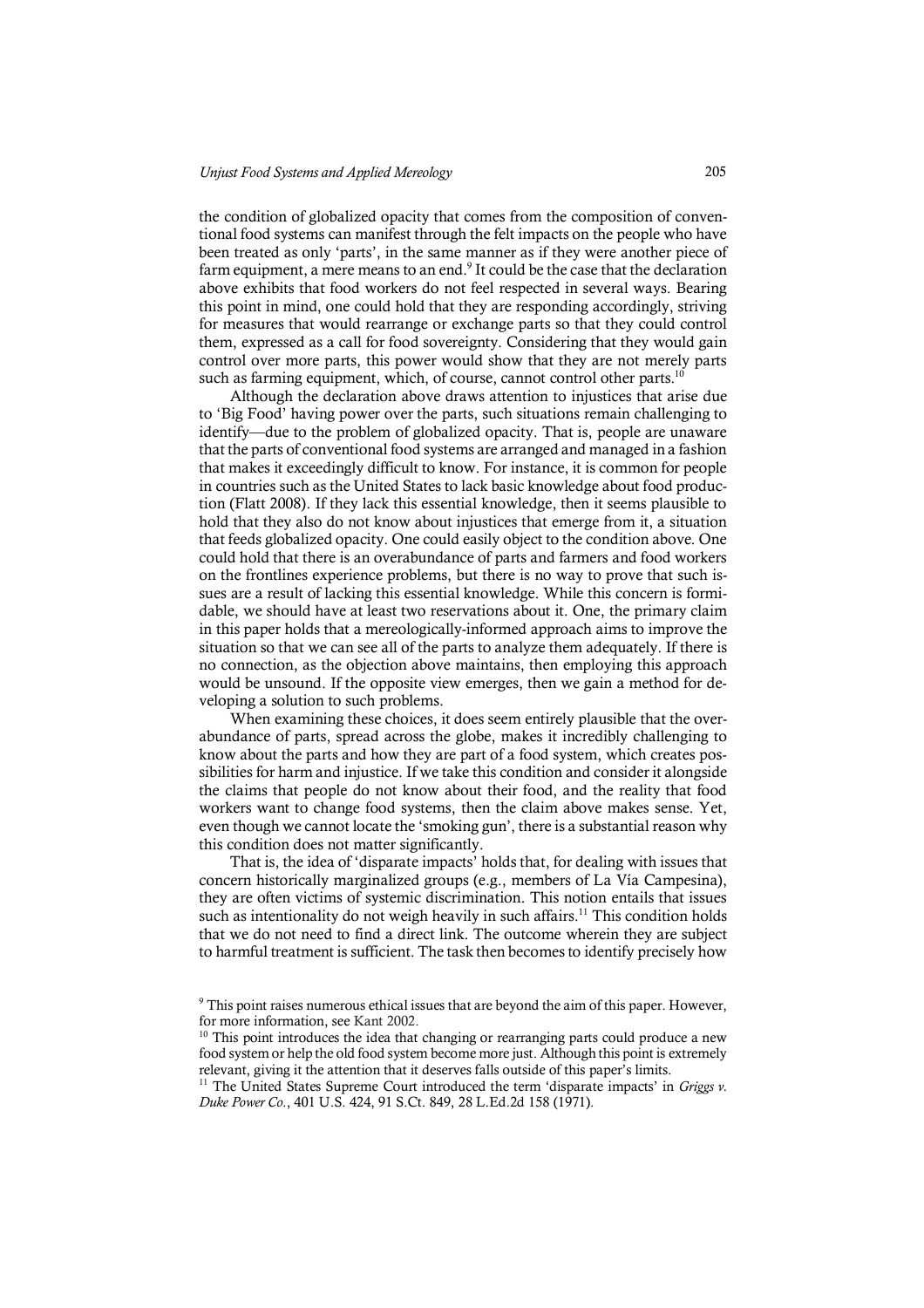the system creates injustice. For the case of conventional food systems and applied mereology, that endeavor is the motivation that underpins this exploration, to deliver a way to identify how the relations between food parts and the whole food system yields bad fruits.

Without tending to the epistemological conditions for knowing about food injustices, one could argue that the projected reality for the future for food justice remains grim, offering little hope for creating a meaningful alternative that can remedy the situation described earlier. This notion implies that motivation for further identifying the interplay between parts will require advanced study. The goal of such an undertaking is to determine appropriate actions to rearrange them, hopefully leading to outcomes that are consistent with the people who are arguably treated as merely and only as 'parts' by the multinational food conglomerates that own and or control the majority of the parts that belong to conventional food systems.

Within various geopolitical regions, along with traditionally grown foods, the scope of such a call would require specific and or hyperspecialized concrete and abstract parts, including but not limited to safety regulations, farm equipment, and distribution schemes that could redistribute parts justly. In both the broad view and the site-specific instances mentioned above, the numerous parts have a role in the unjust outcomes that scholars criticize. The question here is not to ask about how to find the link between 'parts A-Z' and 'outcome X'. The idea is that because numerous parts remain in play, determining how different parts relate *is* possible, but the daunting nature of such a task is a significant deterrent. In turn, the condition of having numerous parts facilitates globalized opacity. In the section below, I examine the roots and status of the situation, followed by an investigation into alternate models that inherently avoid globalized opacity. Although more work needs to be done on this front, mereologically as well as practically, addressing such dimensions can better position that problem so that we can better grasp several of its troubling intricacies.

### 3. The Problem of Globalized Opacity

Globalized opacity of conventional food systems is not a condition that simply comes from only having multifaceted operations. It arises from such processes due to an overabundance of parts that come from scattered locations, primarily connected through advanced logistics and transport. Framing this issue in such a manner reveals why using a mereologically informed approach is beneficial for gaining a clearer understanding of the relations that pertain to how the parts of a food system are part of the composite object, 'food system'. It also shows why developing mitigatory steps to food issues remains challenging. It focuses on the relations between parts, along with how the parts of a food system impact the food system itself. That is to say, as food scholars such as Metcalfe (2019) exhibit, the conventional food industry is inherently global, suggesting that the very nature of food requires an encompassing lens to see its expansive character. In turn, the ways that we think about today's food are complicated from the outset, yet we must develop conceptual devices that are highly efficient without producing superfluous information.

For instance, when talking about the globalized opacity of conventional food systems, each word is itself a smaller 'part' of a more extensive theoretical device—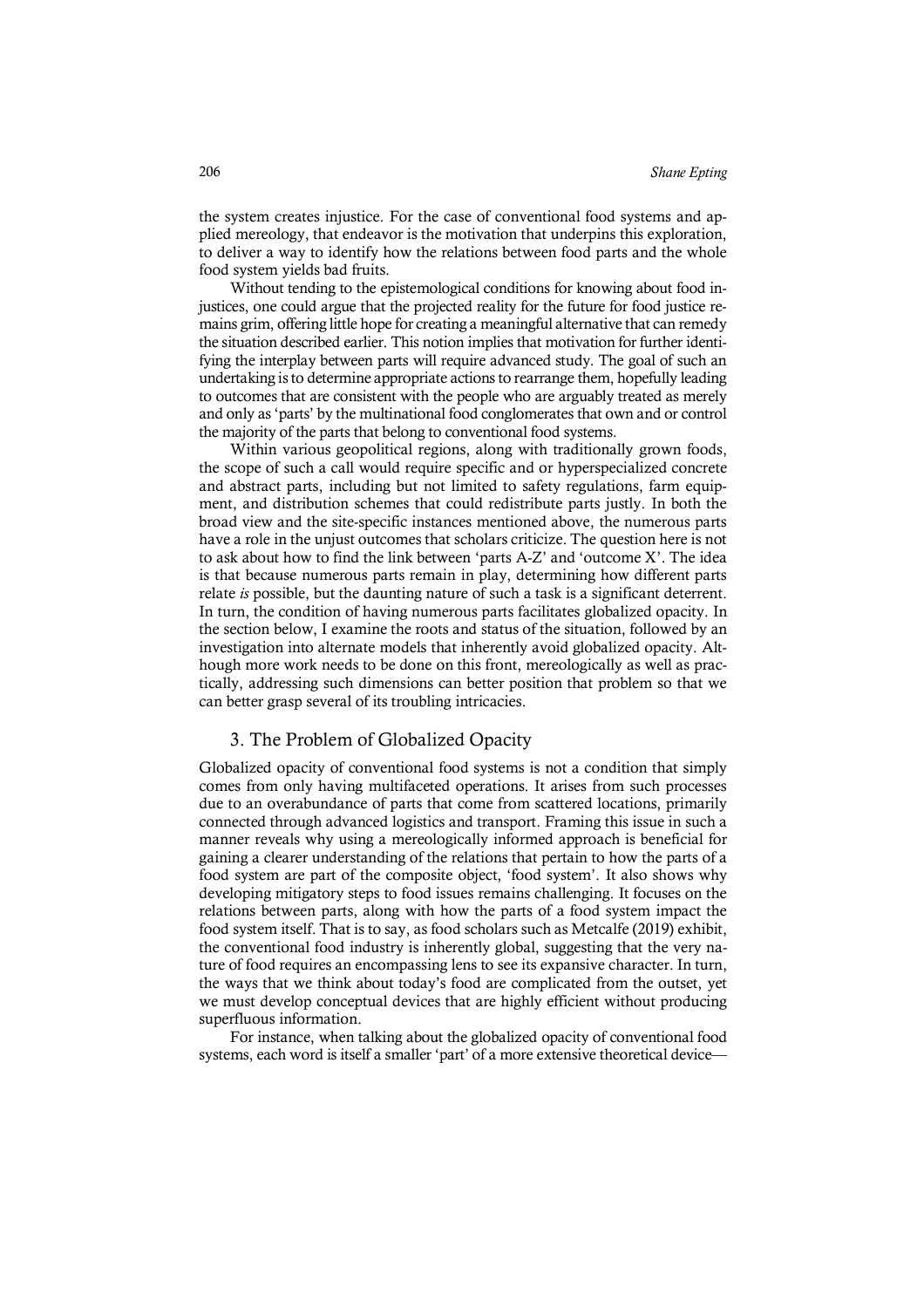the 'globalized opacity of conventional food systems'. <sup>12</sup> Each word in this phrase, as a conceptual device, plays a role in how we understand the reality of the situation, the conditions that come from having an overabundance of concrete and abstract parts. The precise nature of the mechanics of the phrase, as a theoretical device, reveals the pattern that we are ultimately addressing. If we have too few words (or theoretical parts that make up the larger theoretical device), then we would not be properly emphasizing the exact area of study.

For instance, if we were to say that we are only dealing with 'food system complexity', then we would only be highlighting the notion that the food system has a relationship status that reads: 'it is complicated'. Yet, such a scenario does not show that it is convoluted because there are simply too many parts involved in a multifaceted process. Being highly sophisticated is a separate issue from having an overabundance of parts. Although there are similarities between 'food system complexity' and 'globalized opacity of conventional food systems'—as theoretical devices that help us understand the issues that they represent—the primary difference is that each tool does different tasks. The former focuses heavily on the processes as they affect the interrelations between parts. The former pays much more attention to parts in terms of how they affect others as components of the food system and the food system itself.

Consider, for instance, that Gonzalo Gamboa *et al.* (2016: 2-3) in their research on the complexity of food systems make this notion appear:

Owing to the many domains involved and the different scales on which different processes take place (from households to the global market), food systems are inherently highly complex systems: That is, their relevant aspects cannot be captured from a single perspective, and therefore different stakeholders may have different perceptions of what a food system is and how it performs.

When examining the passage above, we see that the operational relations that pertain to food systems are at the forefront of their approach, revealing the prominent position that processes have in food systems. Namely, within the short description above, two instances show action. The first exhibits that it is the *processes*  of scale that help define a food system's complexity. The second notion concerns how we cannot rely on a single perspective of a food system's definition and *performance*. While the passage above does not represent all accounts that address food-system complexity, one could argue that it is typical of such approaches.

This point does not discount the notion that parts interact in specific and numerous ways, as such approaches can illustrate. Still, it exclusively highlights the inventory that pertains to the problems that we find with conventional food systems, highlighting the role of parts only in a limited capacity. While one can use different tools for the same task, say a crescent wrench or a socket wrench, specialized tools provide a way to handle specific tasks more efficiently and or effectively. For dealing with an overabundance of parts, a mereologically-inspired theoretical device helps us frame the issue in a way that reveals globalized opacity and its problems, a condition associated with having too many abstract and concrete parts.

 $12$  To avoid confusion, it is worth mentioning that in the use of the term 'part' in this sentence, I am not making a mereological claim per se, but I am dealing with the term in a more ordinary sense of it.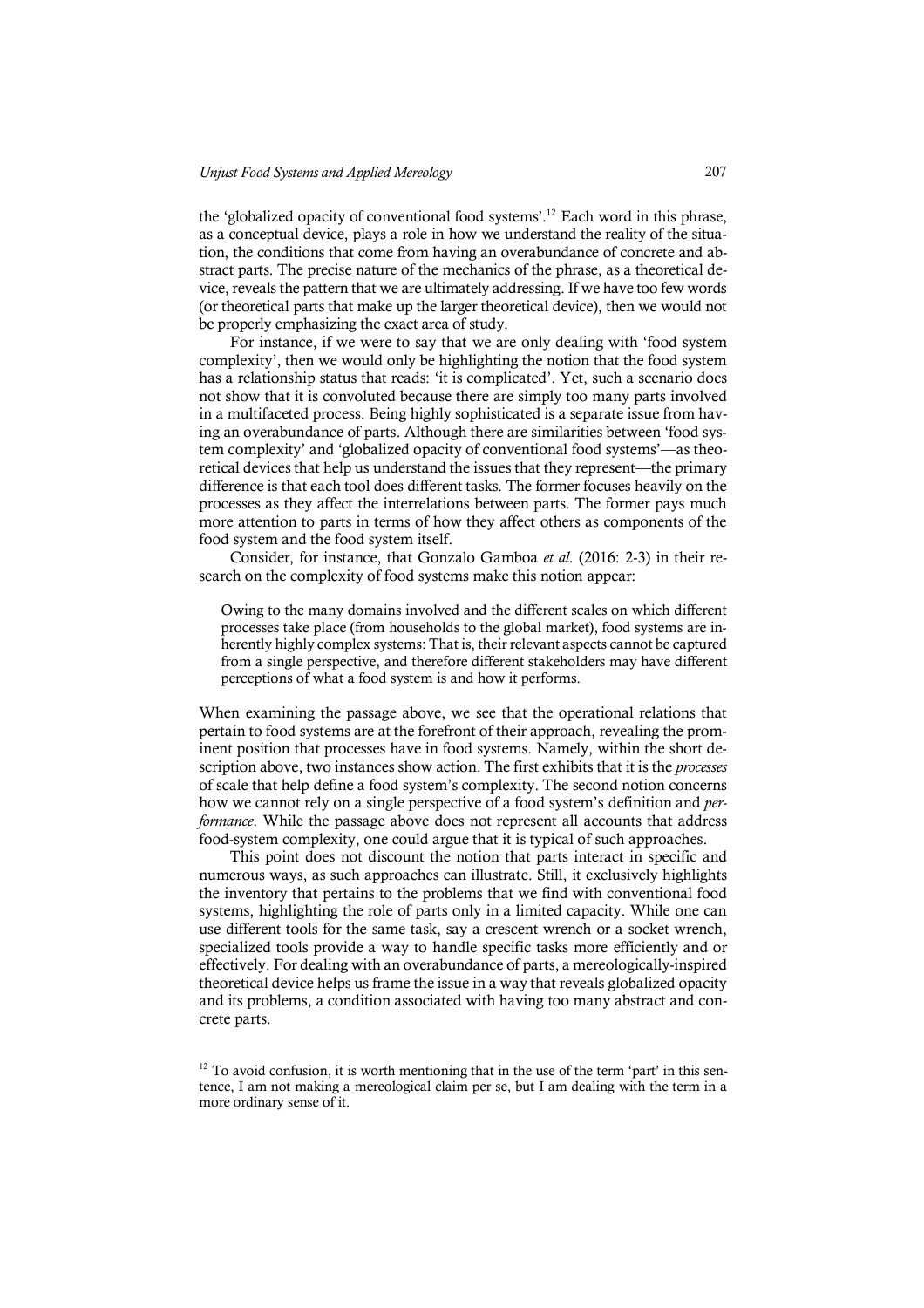During the outset, I mentioned that appealing to mereology can benefit how we deal with such concerns. This manner of focusing on part-to-part and part-towhole relations is a quality that is inherent to the mereological enterprise. It is one that thinking in terms of complexity cannot deliver due to lacking mereology's unique orientation. By examining the composition of food systems through employing a mereological approach, we can exhibit that conventional food systems require expansive infrastructures to exist in their current states. In turn, we can connect this view with other disciplines to advance our knowledge of food systems.<sup>13</sup>

Consider, for instance, that 'food narratives' exist to show the elaborate path for foods (and food-like products) to reach consumers. In her intense study of food system routes in, *Food Routes: Growing Bananas in Iceland and Other Tales from the Logistics of Eating,* Robyn Metcalfe (2019), explores the numerous parts and their geographical confluence that delivers foods to us. Using a slice of New York Pizza as an example, she exhibits the highly involved process that brings all of the ingredients together to that are required to produce a single slice (Metcalfe 2019).

While this dish is only one item, Metcalfe's (*ibid*.) research shows that today's foods are the results of a highly sophisticated distribution system, one that demands intense study to understand (which underscores the importance of her book and other works in the field of food studies). Along with her examination, Metcalfe (*ibid*.) acknowledges that ethical issues emerge that require a separate area of investigation. Yet, with so many parts from across the globe, we cannot see exactly where the problems arise. Due to these conditions, globalized opacity becomes an issue, making it challenging to see the connection between foods and injustice. To gain a better perspective on how this situation manifests, in the following section, I examine how alternative food systems inherently reduce the number of parts that food activists argue is necessary for alleviating food-related harms and injustice.

# 4. Alternative Food Systems: Towards Reducing Globalized **Opacity**

In the last few decades, alternatives to conventional food systems have emerged and progressed, which are viewed as a means to transform food production, distribution, and consumption. Philosophers and scholars have examined several completing and complementary models, making strong cases for how such systems can mitigate the harms mentioned earlier (Werkheiser and Noll 2014; Epting 2016). Although advocating for particular approaches is beyond this paper's scope, the shared grounds often include smaller-scale operations that eliminate several of the actors between the food producers and food consumers.<sup>14</sup> While it would be overly ambitious to argue that these alternative systems could replace

<sup>&</sup>lt;sup>13</sup> This notion gestures towards Carlo Cellucci's concept of a 'heuristic view', which seeks to establish criteria for what counts as a fruitful enterprise in philosophy. Namely, to fit such a description, philosophy must be continuous with the sciences, making use of the results that come from scientific discovery, and striving to obtain a perspective that is global. For more information, see Cellucci 2014.

 $14$  This point does not suggest that removing 'food miles' is a solution. It only indicates that reducing the number of actors within a food system could reduce globalized opacity. These issues are connected, but they are not mutually exclusive. Addressing such affairs is far beyond the scope of this paper. For more information, see McWilliams 2009.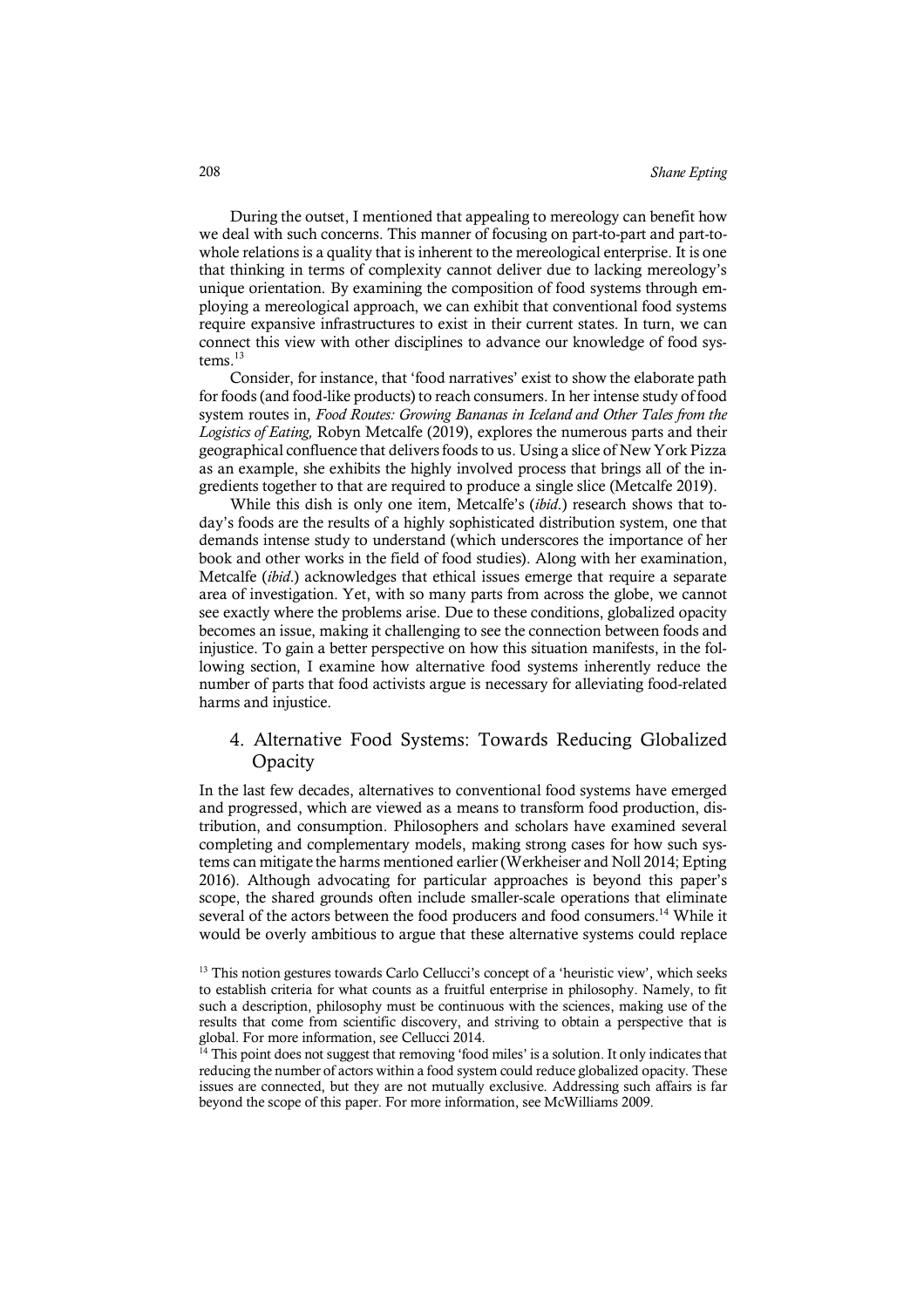conventional models entirely in the immediate future, supporting such measures count as steps in that direction in terms of dealing with the problem of globalized opacity.15

In a more realistic sense, utilizing alternative systems exhibits how possibilities exist to eliminate some of the global parts of conventional food systems, along with the extreme distances that help yield globalized opacity.<sup>16</sup> Although each replacement part will require advanced study and remain site-specific, examples include food outlets such as farmers' markets (Vignali *et al*. 2006). They also include community sustainable agriculture initiatives (Vasquez *et al*. 2017). Community and shared gardens also qualify as smaller cases (Barron 2017). For places that face seasonal and weather-related challenges, vertical agriculture holds promise (Epting 2016). In addition to these measures, researchers show how aquaponic operations can ease the demands of marine ecosystems (Goddek 2019). Culinarychallenged individuals can visit farm-to-table restaurants. Although none of these approaches can eliminate dependence on conventional food systems, if consumers were to access them in concert, they would be able to learn how their food systems fit together, one part at a time.

By bringing the parts of a food system closer together, we can eliminate components such as storage, refrigeration, and long-distance transport, which are inherent to conventional food systems. One could argue that alternative food systems reduce the need for several such parts, which are also the components that consumers lack knowledge of their existence and how they fit into food systems. The point here is that while consumers are probably aware that foods require transportation, they could be unaware of the expansive transport network needed to move food vast distances, one that is increasingly becoming more global (Ahumada and Villalobos 2009).

This condition suggests that replacing them with local actors such as community farmers means that the parts are knowable, a condition that increases food transparency. For instance, Harvey Blatt (2008: vii) argues:

Most urban shoppers know that food is produced on farms. But most of them do not know what farms, or what kind of farms, or where the farms are, what knowledge or skills are needed in farming, or how farming today bears little resemblance to farming as practiced a hundred years ago.

Through subtracting unknowable and inaccessible parts while adding parts wherein people can learn about the intimate details of food production and distribution, concerns about globalized opacity diminish. Bearing this point in mind, one can argue that improved transparency could yield more knowledge about the

 $16$  This point does dismiss the possibility that local actors could engage in harmful practices, but such affairs could be addressed at the local level when applicable.

<sup>&</sup>lt;sup>15</sup> While the primary concern here rests with globalized opacity, this situation raises concerns about the identity and morality of a food system. That is, would it have a new whole food system or a food system with new parts? While either response requires significant dedication to provide a robust answer, neither of them does away with globalized opacity, meaning that this topic must be dealt with at another time. Secondly, one could argue that eliminating certain actors in the world of global food production might not be fair, considering that doing so could discount the importance of food exportation for developing nations. For more information on this topic, see Navin 2014.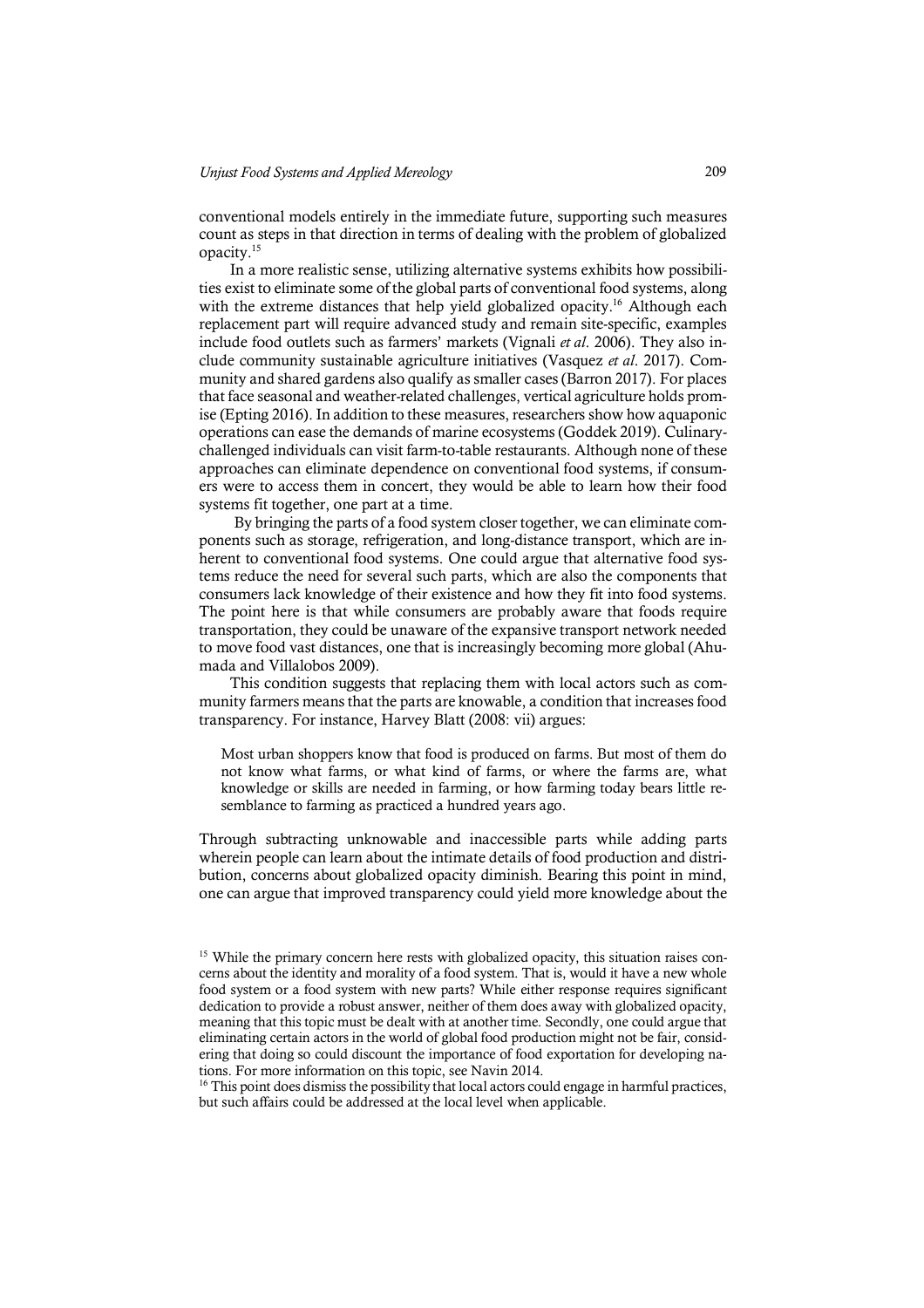social and environmental justice issues that turn people against conventional food systems.

Aside from this issue, one could argue that when consumers substitute distant parts with local parts, aiming to develop an alternative system, they are merely replacing parts that will not have a significant impact on conventional food systems. This notion implies that such changes are only 'cosmetic' and that meaningful improvements will require steps such as working with the system and advocating change through policy initiatives. Over time, such measures will improve consumer knowledge of food systems, inherently reducing the problem of globalized opacity.

This challenge is formidable. The problem with such an objection is that it does not consider the possibility that replacing parts, even by using a piece-meal approach over an extended duration, could have a cumulating impact on conventional foods systems. This aspect suggests that changing a food system is possible, even though undertaking such a task could take several decades, and there are elements of power and control, as mentioned earlier.

Although the approaches above merely sketch a possible avenue for reducing globalized opacity, they do exhibit that eliminating parts or replacing opaque parts—with ones that we could know—could make food systems align with calls for food justice under the appropriate conditions. However, considering that alternative food systems remain embryonic, further research is required. Such efforts not only include the disciplines that could facilitate such realities such as engineering, design, architecture, and policy, philosophical undertakings, and 'applied mereology' in particular, also deserve additional study to determine the appropriate pathways forward for such systems. In the section below, I examine some of the immediate areas that would benefit from further research.

#### 5. Areas for Future Research

While the exposition above reveals the problematic nature that results from the globalized opacity of conventional food systems, the next steps coming from applied mereology should be to narrow the focus. This idea includes paying attention to specific part-to-part relations, especially in terms of interactions that affect entire food systems. Developing particular research strands is one direction that such efforts could follow. For instance, specific relationships could benefit from further investigation, focusing on significant areas such as production, distribution, and consumption.

On the one hand, issues that pertain to how parts interact with other parts in these three areas deserve attention. Regarding production, we could examine how agricultural technologies, as parts within the sphere of food production, work with other parts that could lead to outcomes that do not raise concerns for social and environmental justice. For example, studying how energy usage plays a role in agriculture could lead to improvements that have outcomes that result in less anthropogenic environmental degradation, an issue that has a history of causing harm.

On the other hand, there is a need to investigate how parts within areas such a production impact distribution could benefit from additional exploration. The problem of 'food miles' is an exemplar. That is to say, proponents of local food frequently champion the consumption and production of food that share proximity, holding that long-range distribution is the primary area of concern (McWilliams 2009). However, researchers argue that growing food in certain regions requires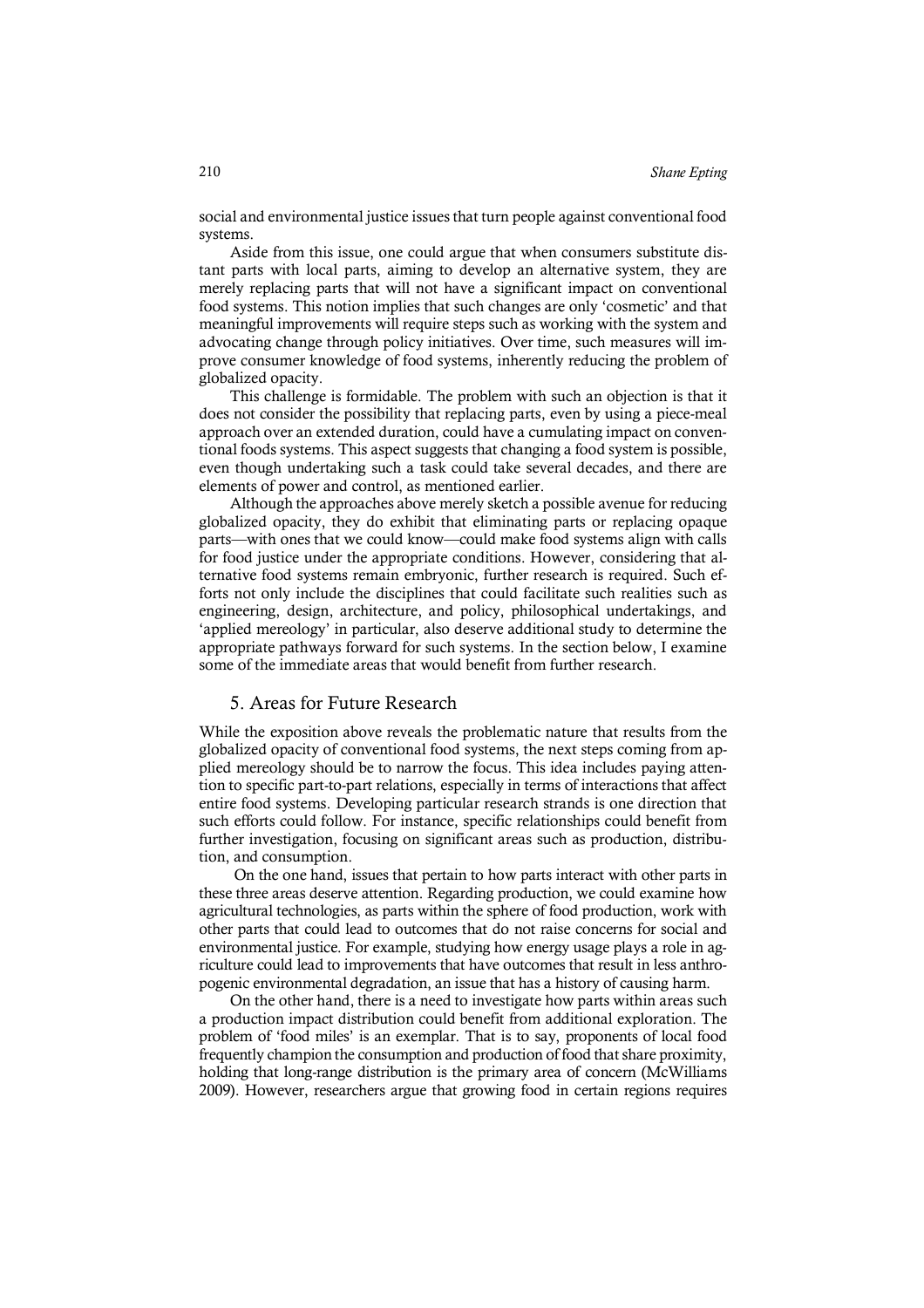more energy, suggesting that local food preferences would exacerbate climate change (*ibid*.). Yet, by analyzing these macro-parts (production) to macro-parts (distribution) to macro-part (consumption) relationships, researchers can identify how they relate to whole food systems. In turn, they can determine which relationships will yield socially and environmentally just outputs.

This point suggests that considering the practical nature of this work, philosophers will have to engage in interdisciplinary research or work with researchers who are external to the discipline. For instance, philosophers could join researchers from outside their training to assess how food systems fit together ontologically. In this regard, we see the benefits of how philosophers working in areas such as analytic metaphysics could employ the skills of the trade to provide new avenues for exploring the realities behind foods, which is a branch of inquiry that remains neglected. However, as the articles in this special issue exhibit, that trend could end soon.

#### 6. Conclusion

This paper shows how globalized opacity makes it difficult to comprehend the full scope and impacts of conventional food systems, considering that people cannot readily see the sheer number of parts that are involved. Due to this situation, people cannot understand how food systems play a role in several kinds of social and environmental injustices. Although this situation is problematic, by using an applied mereological approach, we can analyze conventional food systems to identify ways to reduce the number of parts that obscure our view of their composition. In turn, researchers searching for ways to eliminate or minimize globalized opacity can work towards developing alternative parts that provide 'food transparency'.

Although this approach helps us see some of the problematic elements associated with how food systems fit together, numerous areas of research on the production, distribution, and consumption of food will require attention. Bearing in mind that the nature of this work is inherently interdisciplinary, philosophers should collaborate with other scholars and activists, revealing how the tools of the philosophic enterprise can provide insights into these affairs. Although such concerted efforts show that issues of food systems demand practical solutions, they also require a palate for the love of wisdom.<sup>17</sup>

#### References

- Ahumada, O. and Villalobos, J. 2009, "Application of Planning Models in the Agri-food Supply Chain: A Review", *European Journal of Operational Research*, 196, 1, 1-20.
- Barron, J. 2017, "Community Gardening: Cultivating Subjectivities, Space, and Justice", *Local Environment*, 22, 9, 1142-1158.
- Blatt, H. 2011, *America's Food: What You Don't Know about What You Eat*, Cambridge, MA: The MIT Press.

Cellucci, C. 2014, "Rethinking Philosophy", *Philosophia*, 43, 271-88.

<sup>17</sup> I would like to thank the journal's reviewers and M. Polo Camacho for their helpful suggestions on an earlier draft of the manuscript. I also would like to thank Andrea Borghini, Nicola Piras, and Donatella Donati for their work.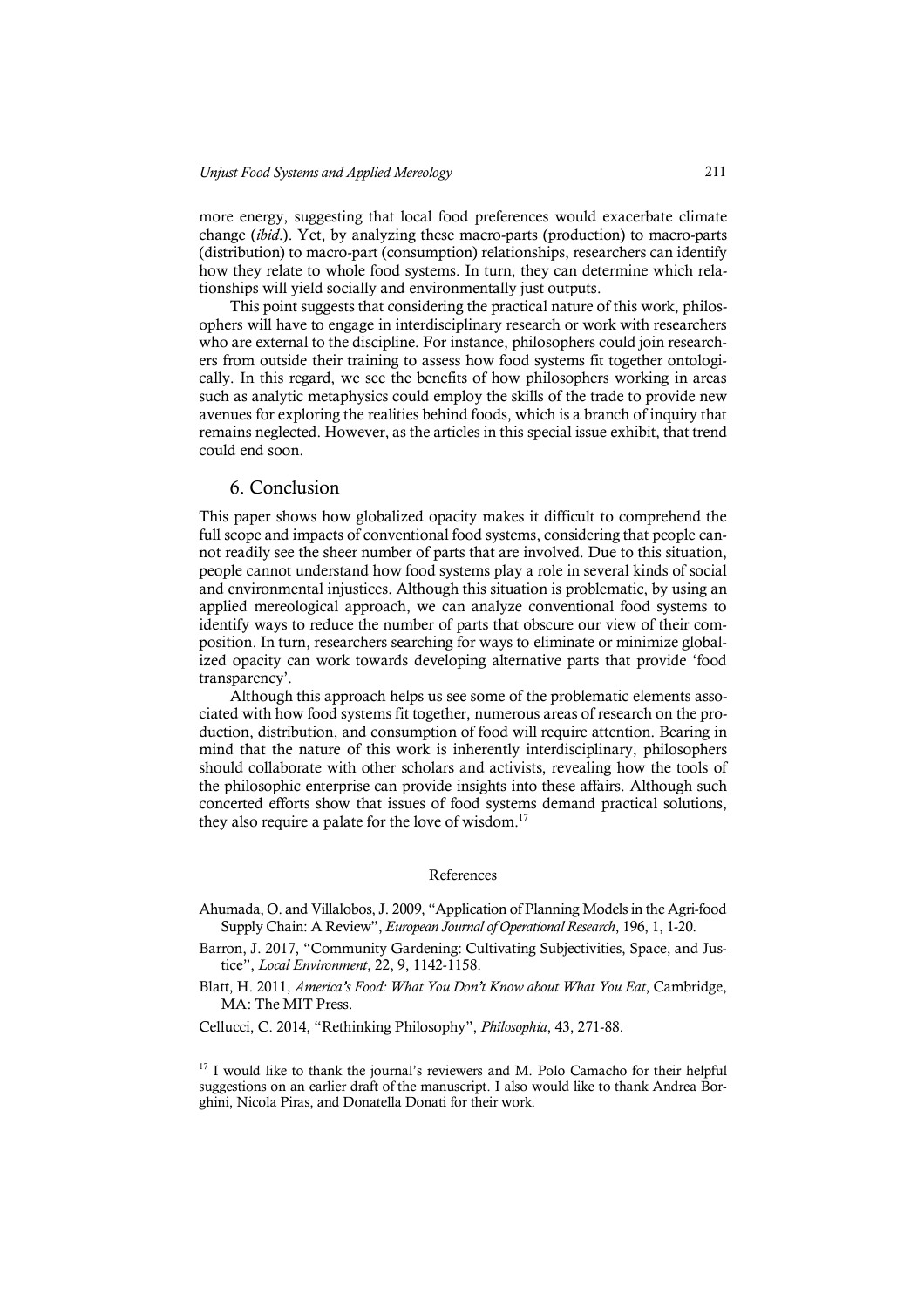- Cereals & Grains Association 2020, "Spotlight on Jo Goossens and the shiftN Global Food Systems Map", *Cereal Foods World*, 64, 1, DOI: https://doi.org/10.1094/ CFW-64-1-0010
- de Vignemont, F., Tsakiris, M., and Haggard, P. 2005, "Body Mereology", in Knoblich, G., Thornton, I., Grosjean, M. and Shiffrar, M. (eds.), *Human Body Perception From the Inside Out*, New York: Oxford University Press, 147-70.
- Epting, S. 2016, "Participatory Budgeting and Vertical Agriculture: A Thought Experiment in Food System Reform", *Journal of Agricultural and Environmental Ethics*, 29, 5, 737-48.
- Epting, S. 2018, "Advancing Food Sovereignty Through Interrogating the Question: What is Food Sovereignty?", *Journal of Agricultural and Environmental Ethics*, 31, 5, 593-604.
- Ericksen, P.J. 2008, "Conceptualizing Food Systems for Global Environmental Change Research", *Global Environmental Change*, 18, 1, 234-45.
- Gamboa, G., Kovacic, Z., Di Masso, M., Mingorría, S., Gomiero, T., Rivera-Ferré, M., and Giampietro, M. 2016, "The Complexity of Food Systems: Defining Relevant Attributes and Indicators for the Evaluation of Food Supply Chains in Spain", *Sustainability*, 8, 6, 515.
- Gladek, E., Fraser, M., Roemers, G., Sabag Munoz, O., Hirsch, P., and Kennedy, E. 2017, *The Global Food System: An Analysis*, Amsterdam: Metabolic, https://www. metabolic.nl/publications/global-food-system-an-analysis-pdf/.
- Goddek, S., Joyce, A., Kotzen, B., and Dos-Santos, M. 2019, "Aquaponics and Global Food Challenges", in Goddek, S., Joyce, A., Kotzen, B. and Burnell, G.M. (eds.), *Aquaponics Food Production Systems*, Cham: Springer, 3-17.
- Goodman, D., DuPuis, E.M, and Goodman, M. 2012, *Alternative Food Networks: Knowledge, Practice, and Politics*, Abingdon: Routledge.
- Grey, S. and Patel, R. 2015, "Food Sovereignty as Decolonization: Some Contributions from Indigenous Movements to Food System and Development Politics", *Agriculture and Human Values*, 32, 431-44.
- Hovda, P. 2009, "What Is Classical Mereology?", *Journal of Philosophical Logic*, 38, 1, 55-82.
- Howard, P. 2016, *Concentration and Power in the Food System: Who Controls What We Eat?*, New York: Bloomsbury Academic.
- Jarosz, L. 2014, "Comparing Food Security and Food Sovereignty Discourses", *Dialogues in Human Geography*, 4, 2, 168-81.
- Kant, I. 2002, *Groundwork for the Metaphysics of Morals*, with essays by J. Schneewind *et al*., New Haven: Yale University Press.
- La Via Campesina 2007, "Declaration of Nye 'le' ni, Se' lingue'", Mali. Available online: https://nyeleni.org/spip.php?article290.
- Lando, G. 2017, *Mereology: A Philosophical Introduction*, London: Bloomsbury Academic.
- Lyson, T. and Raymer, A. 2000, "Stalking the Wily Multinational: Power and Control in the U.S. Food System", *Agriculture and Human Values*, 17, 2, 199-208.
- Mars, M. and Ball, A. 2016, "Ways of Knowing, Sharing, and Translating Agricultural Knowledge and Perspectives: Alternative Epistemologies across Non-formal and Informal Settings", *Journal of Agricultural Education*, 57, 1, 56-72.